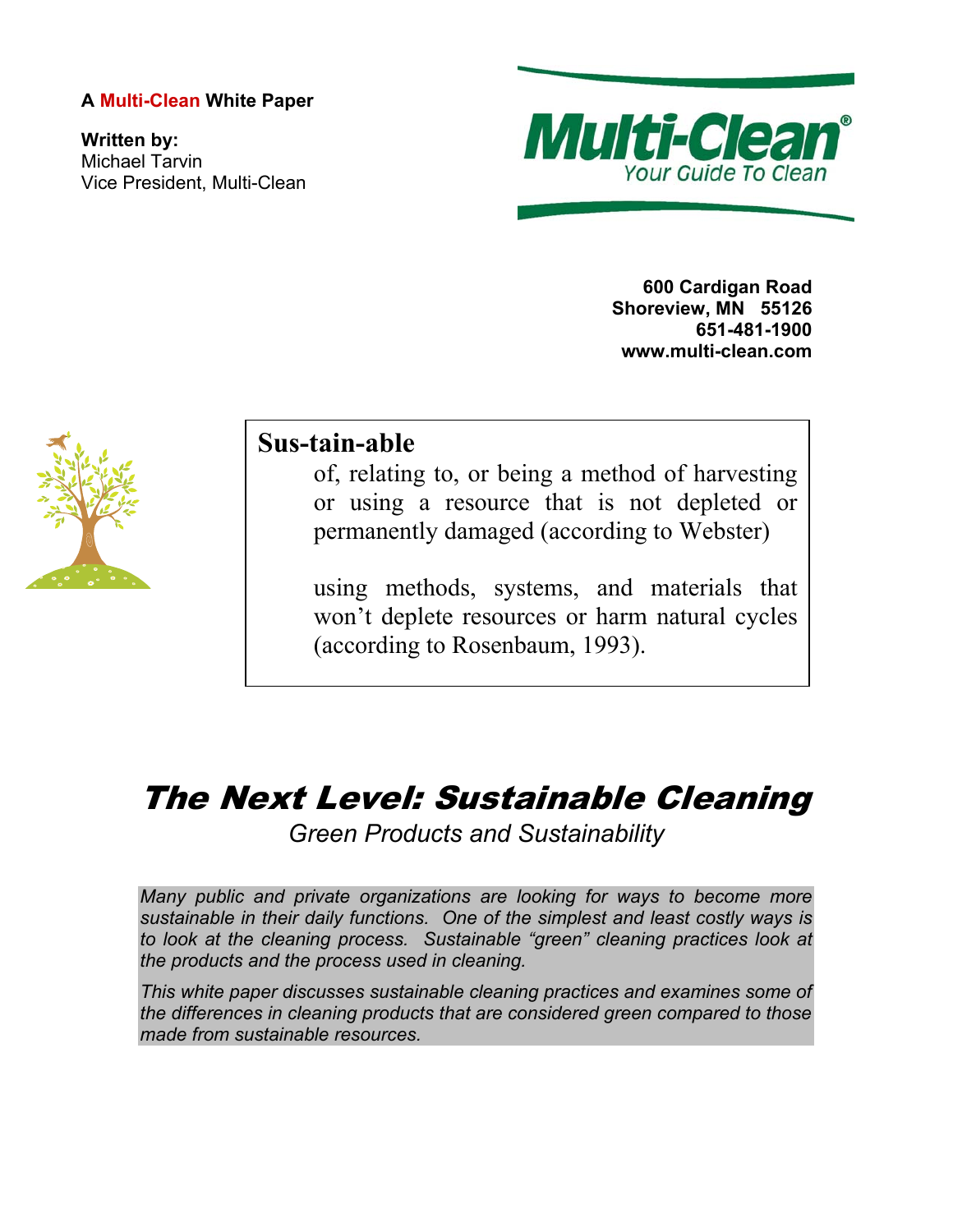# **Contents**

| Introduction              | 2 |
|---------------------------|---|
| <b>Problem Statement</b>  | 2 |
| Sustainable vs. Green     | 2 |
| The Green Economy         | 2 |
| The Big Picture           | 3 |
| <b>Bio-Based Products</b> | 3 |
| The Products Must Work    | 4 |
| Conclusion                | 4 |
| Resources                 | 4 |
|                           |   |



#### *Introduction*

More and more companies and organizations are looking for ways to be good environmental stewards by adopting sustainable business practices. The most publicized practices usually often involve design and /or construction modifications that require significant capitol outlays. Often overlooked, facility cleaning and the products used have an environmental impact and a human health impact as well. It does not require huge capitol outlays and actually provides one of the best returns on investment available for those that want to incorporate sustainability into their operations.

#### *Problem Statement*

It is well known that the world has a limited supply of petroleum. Petroleum is the feedstock for a broad array of chemicals, packaging and plastic products that we all use on a daily basis. It took millions of years to produce petroleum, yet we are exhausting the supplies making products derived from petroleum un-sustainable. Agricultural resources are becoming a recognized feedstock for chemical raw materials used to make cleaning products. These sustainable ingredients offer similar performance and aesthetic properties compared to petroleum derived raw materials at a competitive price.

The new economic imperative is to find ways to be more globally competitive and at the same time operate in a more sustainable manner. Fortunately, there are many areas where sustainability and competitiveness intersect.

#### *Sustainable vs. Green*

Sometimes the two words are used interchangeably. In the cleaning world, sustainable and green can often be used when referring to the cleaning process. However, when it comes to cleaning products, there are differences that need to be clarified.

Sustainable cleaning products have a majority of ingredients derived from agricultural sources. For green products, no distinction is made between petroleum or plant derived ingredients. A product may therefore be green, but not sustainable.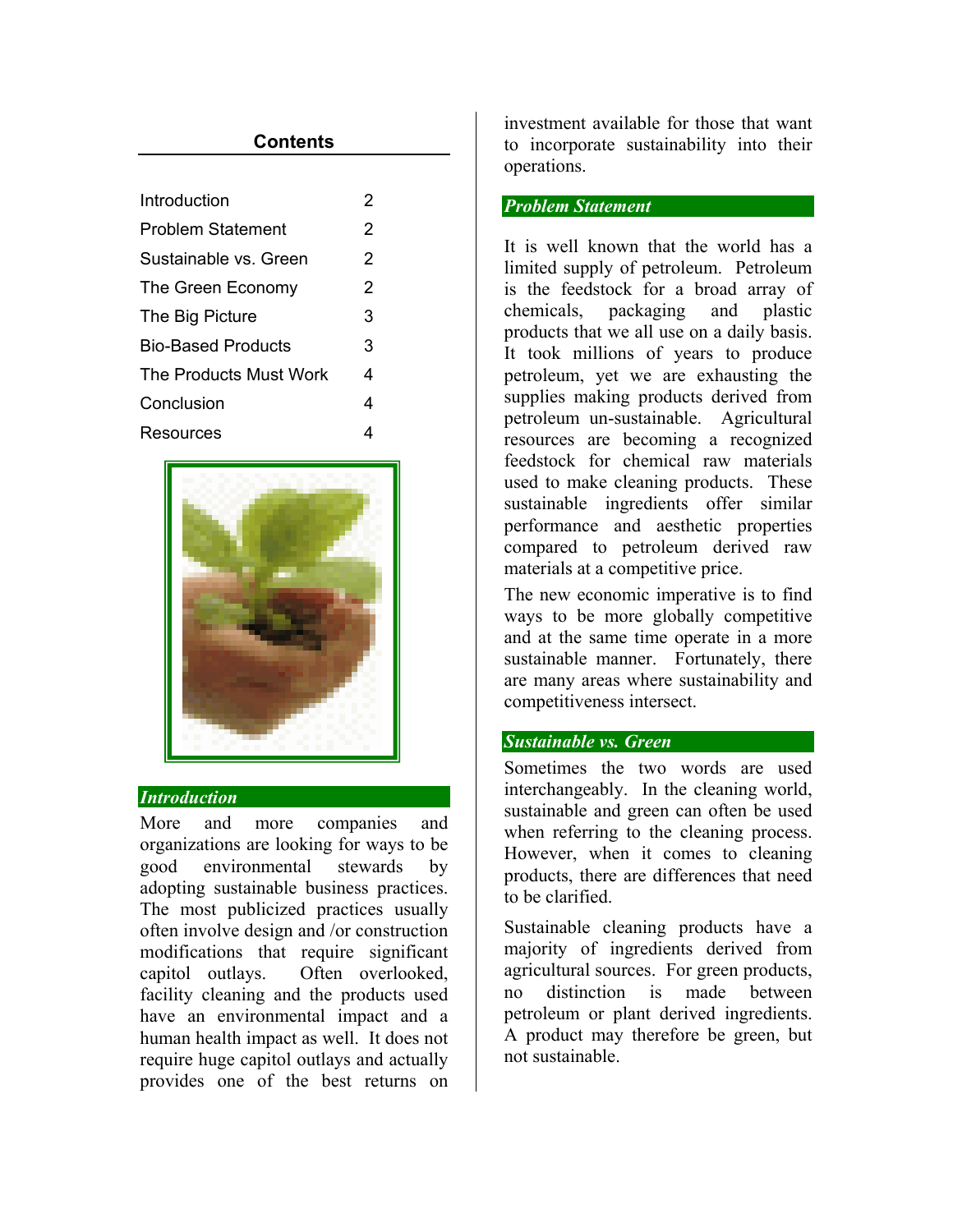www.multi-clean.com Email: infomc@minutemanintl.com Phone: 1-800-433-6816

Green (including green certified products) products derived from petroleum are not bad, in that they can be safe for handling and can be designed to rapidly degrade in the environment.

#### *The New Green Economy*

It doesn't matter what business, institution or service organization you are involved with, sustainable practices incorporated into your organizations activities goes beyond social responsibility. Practicing sustainability can have a positive impact on the bottom line. An organization that focus' on sustainable practices is one that has found ways to reduce waste, improve efficiencies, and has reduced impacts on the environment.

The three P's of sustainable practices suggest that People, the Planet, and Profits should be impacted. Applied to cleaning these benefits are as follows:

*People: Creating a cleaner and healthier environment.* 

*Planet: Reducing the environmental impact on air, ground, and water.* 

*Profits: Reducing waste and increasing efficiency to help the bottom line.* 

### *Sustainability: The Big Picture*

When it comes to products, too many manufacturers address only what's in the bottle. Sustainability often means

Concentrated products that are diluted onsite by the users are far more cost effective. Even more importantly, transportation costs and fossil fuel consumption involved in transporting these products needs to be considered.

A watered down product means transporting more volume, which in turn means more fossil fuel consumption. Using water for dilution at the source is a sustainable practice regardless of the make up of the cleaning product itself.

Another part of being sustainable is looking at packaging. Although

recyclable packaging is good, sustainable practices suggest looking at reduced packaging is far more important. For example, many commercial cleaning products are delivered in plastic pails. Alternative packaging,



such as Bag-in-box packaging results in a greater than 90% reduction in plastic. The plastic used to give the container rigidity is replaced by sustainable cardboard.

#### *Bio-Based: Supporting Agriculture*

The term "Bio-Based" has been coined to refer to products that are based completely or partially on plant byproducts, biological or renewable agricultural materials.

The United States Department of Agriculture is promoting this concept as a way to benefit local agriculture and be green at the same time. The **USDA biopreferred** program lists a variety of products (including cleaning products) that are derived from

looking beyond ingredients. **Bio-based** products are derived, in Ag resources. whole or in significant part, from biological products or renewable domestic agricultural materials (including plant, animal, and marine) or forestry materials.

Chances are you won't see any manufacturers of cleaning products, green or otherwise,

promoting products that support the petroleum industry. However, expect to